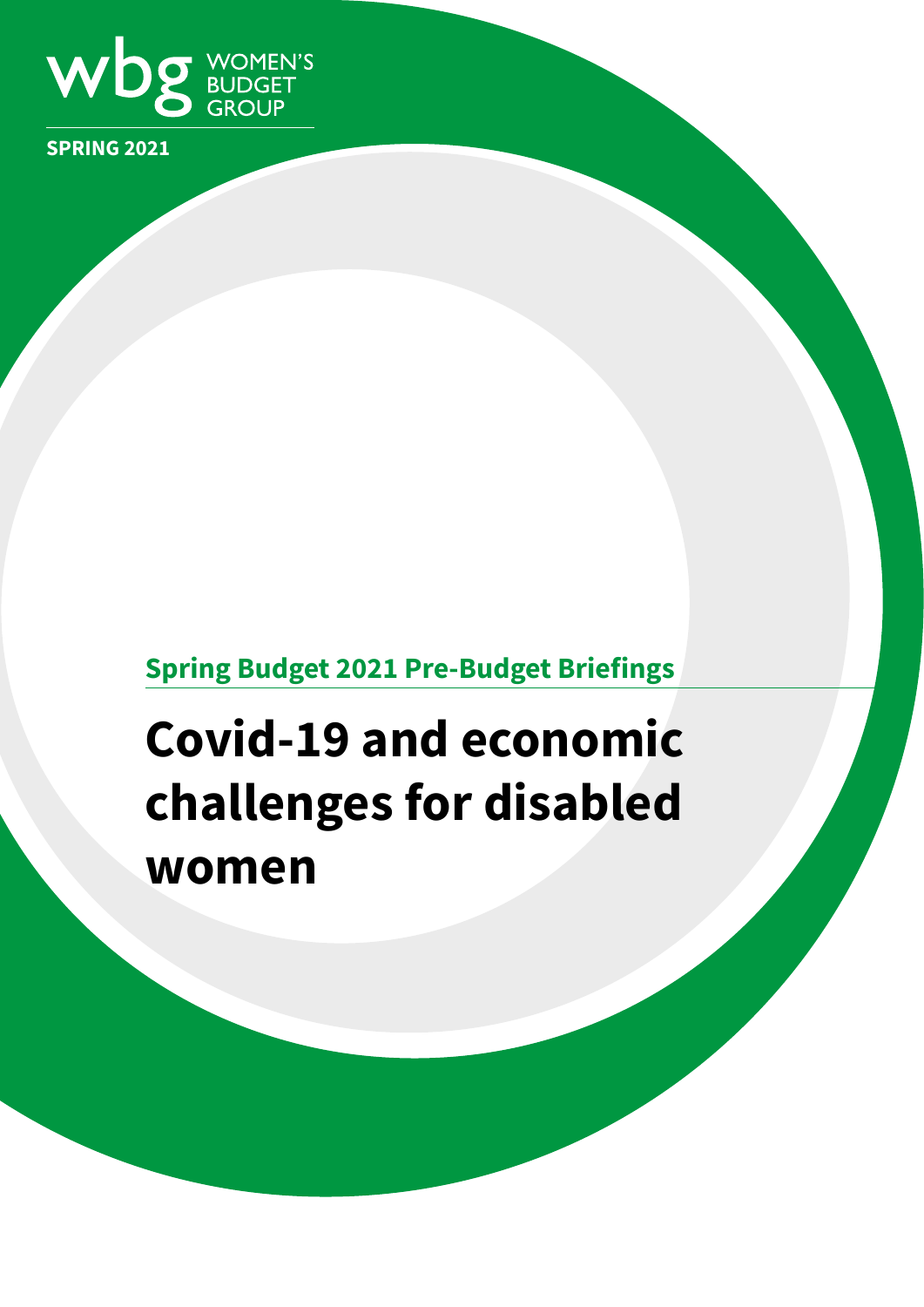

## **Covid-19 and Economic Challenges for Disabled women**

*Pre Budget briefing from the UK Women's Budget Group*

#### **Key points**

- There are 14.1 million disabled people in the UK: **20% of men and 23% of women are disabled**.
- **Half of all people in poverty live in a household with at least one disabled person**. Overall, **28% of disabled families live in poverty**, compared with 18% of families where no one is disabled.
- During the Covid-19 pandemic, **a survey showed over a third of disabled mothers reporting that they have struggled to feed their children**.
- Disabled women were the most likely group to say they will come out of the Covid-19 pandemic in more debt. Early in the crisis **34.2% of disabled women reported their household had already run out of money** women (compared with 24.4% of non-disabled women).
- **The cost of living has risen for disabled people during the Covid-19 pandemic. Disabled people were already facing on average an extra £583 in costs per month** due to their impairment or condition. The decision not to raise legacy benefits in line with the Universal Credit uplift has particularly impacted disabled people.
- **20% of disabled women have reported losing government support since the start of the crisis** and 42.9% had lost support from others around them.
- **53.4% of disabled women are employed compared with 71.8% of non-disabled women**. Disabled women's employment has increased by 11.6% in the past 7 years however they are **more likely to be underemployed and in low-paid jobs.**
- Disabled people earn **19.6% less than non-disabled people**, equivalent to **£3,822 per year**. However, the **gap for disabled women is significantly higher at 36%** (median earnings compared to a non-disabled man), equivalent **to less £7,020 per year**.
- **1 in 5 employers are still hesitant to employ a disabled person**, and **42% of employers are discouraged from hiring disabled vacancy applicants** due to concerns about providing adequate support during the Covid-19 pandemic.

#### **Pre-pandemic context**

There are about [1](#page-1-0)4.1 million disabled people<sup>1</sup> living in the UK, a fifth of the UK population. [2](#page-1-1)0% of men and 23% of women are disabled.<sup>2</sup>

The global Covid-19 pandemic has had a significant economic impact on disabled

people, who have lower employment prospects than non-disabled people. The support they receive from social security benefits is crucial to meet additional daily expenses and live with dignity.

<span id="page-1-1"></span><span id="page-1-0"></span> $1$  A person is considered to be disabled if they report a long-standing illness, disability or impairment which causes substantial difficulty with day-to-day activities, as defined by the Equality Act 2010. Both the Family Resources Survey and the Labour Market Survey identify

disabled people through self-reporting against a set of criteria based on this definition. <sup>2</sup> Data from the Family Resources survey 2018-19 [\(http://bit.ly/2Y1ULVE\)](http://bit.ly/2Y1ULVE)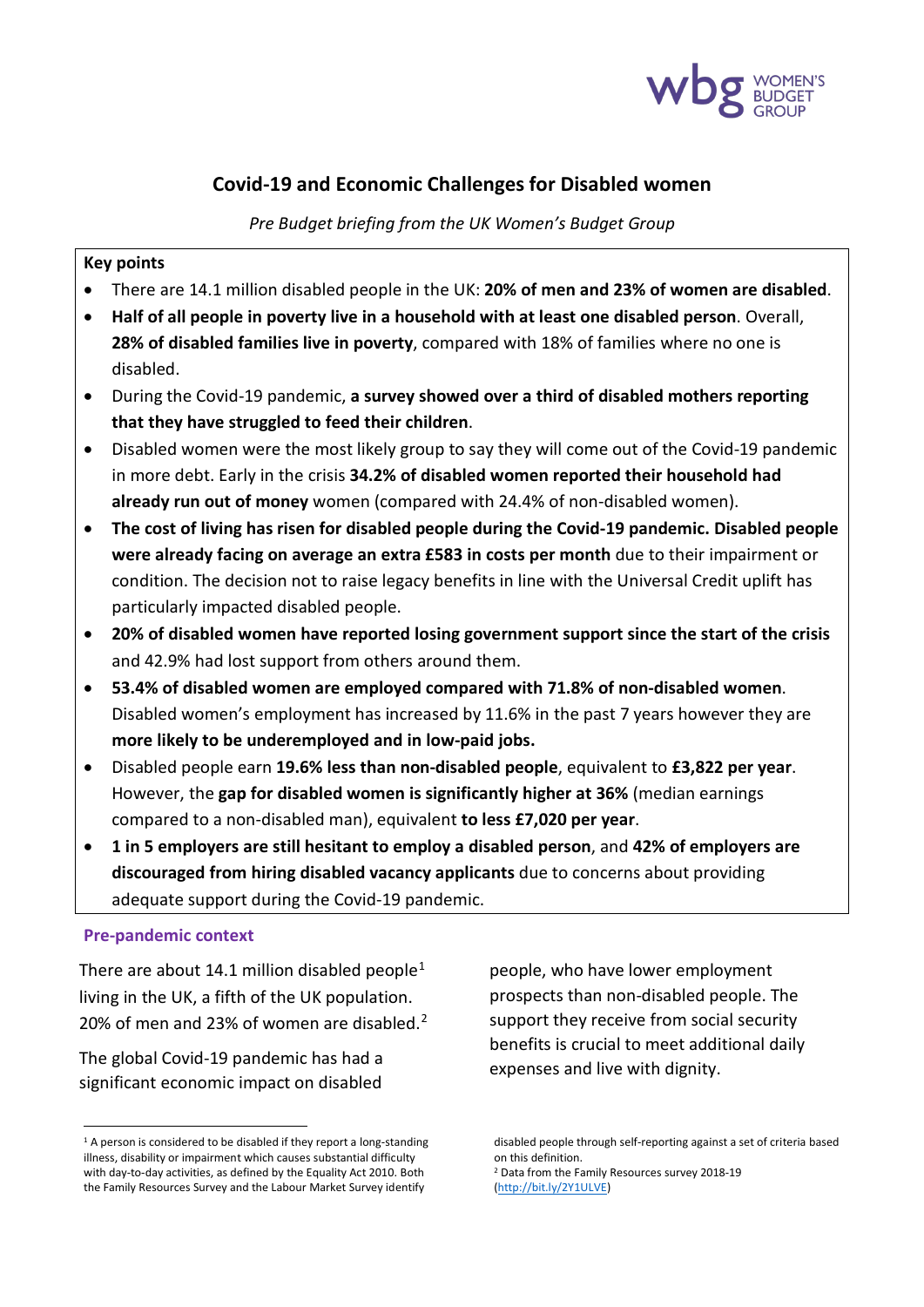Universal Credit (UC) and Working Tax Credits were increased in early April 2020 in response to the pandemic. However, many of the other benefits on which disabled people rely did not see the same increase.

Disabled people also depend more on public services such as health and social care, both of which have had to be redesigned to meet shielding needs and social distancing requirements during the crisis. Scope found that 28% of disabled people have felt forgotten during the pandemic<sup>[3](#page-2-0)</sup> and ONS found 75% of disabled people reporting they were 'very worried' or 'somewhat worried' about the impact it is having on their lives (compared with 66% for non-disabled people).[4](#page-2-1)

This briefing gives an overview of the economic situation of disabled people and the impact of the coronavirus pandemic, focusing on disabled women when disaggregated data is available.

#### **Employment and earnings**

Disabled people are more likely to be underemployed and to be in low-paid jobs. Overall, disabled people earn 19.6% less than non-disabled people, equivalent to £3,822 per year.[5](#page-2-2) However the gap for disabled women is significantly higher at 36% (average median gross earnings compared to a non-disabled man).<sup>[6](#page-2-3)</sup> This totals an equivalent difference in earnings of £[7](#page-2-4),020 per year.<sup>7</sup>

In 2017 the Government set out its ten-year plan 'Improving Lives: the future of work, health and disability' White Paper to get a

million more disabled people into work. Earlier the same year it also launched the Personal Support Package, providing £330 million to support disabled people to find work. It plans to develop a National Strategy for Disabled People by the end of 2020. Plans for this are under review due to the Covid-19 pandemic and there is concern it may be de-prioritised.<sup>8</sup>

In 2018, the UN recommended that the UK Government develop an employment strategy for disabled people, focusing particularly on disabled women, people with psychosocial and/intellectual impairments and persons with visual impairments, in line with the Government's pledge to increase the number of disabled people in employment by a million over a decade.<sup>9</sup>

The Government's Access to Work (AtW) programme provides interview support, equipment, support with travel and travel costs, support workers and a mental health support service for disabled people. It was approved for 32,00 people in 2018-19. However, as of October 2020 the Department for Work and Pensions only supports 4% of disabled people into work each year.<sup>10</sup>

The Disability Confident scheme aims to provide guidance to organisations on how to attract, recruit and train disabled workers, with 18,219 employers signed-up as of July 2020.[11](#page-2-3)

#### **The economic impact of Covid-19**

The Covid-19 pandemic significantly changed the employment landscape.

<span id="page-2-0"></span><sup>3</sup> Scope (May 2020) *The Disability report: Disabled people and the coronavirus crisis* [\(https://bit.ly/34VGdLo\)](https://bit.ly/34VGdLo)

<span id="page-2-6"></span><span id="page-2-1"></span><sup>4</sup> ONS (August 2020) *Coronavirus and the social impacts on disabled people in Great Britain: July 2020* [\(https://bit.ly/3gPnEuz\)](https://bit.ly/3gPnEuz)

<span id="page-2-2"></span><sup>&</sup>lt;sup>5</sup> TUC (November 2020) Disability pay and employment gaps [\(https://bit.ly/3lQp3UV\)](https://bit.ly/3lQp3UV)

<span id="page-2-3"></span> $6$  Ibid.

<span id="page-2-4"></span><sup>7</sup> Original calculation with data from TUC (November 2020) Disability pay and employment gaps [\(https://bit.ly/3lQp3UV\)](https://bit.ly/3lQp3UV)

<span id="page-2-5"></span><sup>8</sup> House of Commons Library (August 2020) *People with disabilities in employment* [\(https://bit.ly/3gSXZkC\)](https://bit.ly/3gSXZkC)

<sup>9</sup> UK Independent Mechanism (2018) *Update report to the UM Committee on the Rights of Persons with Disabilities*

 $10$  New Local (October 2020) This isn't working: reimagining employment support for people facing complex disadvantage [\(https://bit.ly/2HhK7Vu\)](https://bit.ly/2HhK7Vu)

<sup>11</sup> Gov.uk (August 2020) *Disability Confident: employers that have signed up* [\(https://bit.ly/31PPbI1\)](https://bit.ly/31PPbI1)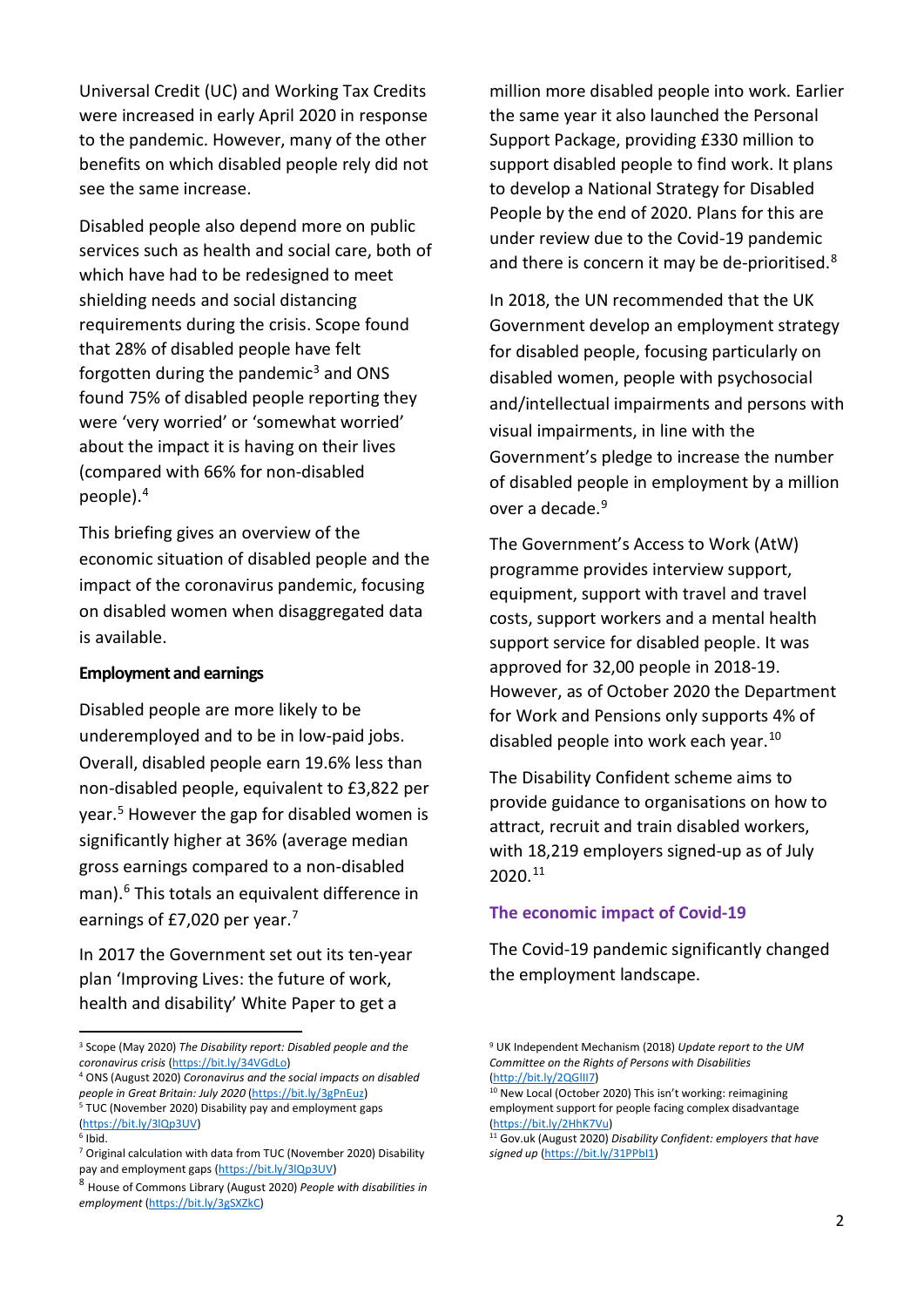In June 2020, 7.7 million people of working age (between 16-64 years) reported that they were disabled, 19% of the working age population. 4.1 million of these were in employment.<sup>[12](#page-3-0)</sup>

From October-December 2020, 53.4% of disabled women were in employment. [13](#page-3-1) This figure was 71.8% for non-disabled women. $^{14}$  $^{14}$  $^{14}$ The number of unemployed disabled women was 6.9%, and 42.6% were economically inactive.[15](#page-3-3)

In the summer of 2020, 1 in 6 (17%) of the working population were facing redundancy. However, this rose to 1 in 4 (27%) for disabled people, to 37% for those whose disability substantially impacted their activities, and to 1 in 2 (48%) for those who were extremely clinically vulnerable.<sup>[16](#page-3-4)</sup> 42% of employers have claimed to be discouraged from hiring disabled vacancy applicants due to concerns about providing adequate support during the Covid-19 pandemic[.17](#page-3-0)

On 4 January 2021, a third national lockdown was announced and the clinically extremely vulnerable were once again urged to shield. Despite the roll out of the Covid-19 vaccine which has seen this group prioritised for immunisation, they still face specific challenges. Shielding means many will be unable to transfer to home working, having to instead claim Statutory Sick Pay (SSP). However, the SSP earnings threshold (£120 per week) mean that many disabled women, who are more likely to be in low-paid work, will not qualify.

A higher proportion of disabled women who work from home reported spending more time working than before the crisis.<sup>18</sup> Disabled women also found it more difficult to focus and found work more stressful. 68% of disabled women reported doing the majority of housework, with 72% also doing the majority of childcare.<sup>19</sup> The disproportionate responsibility for housework and childcare explains why nearly 60% said they were struggling to balance paid work and looking after their children. It is likely that the burden of childcare and housework will have intensified for disabled women during the third national lockdown in which schools are closed.

Looking at longer term trends for disabled women's employment, it has increased by 11.6 percentage points, from 41.9% in April-June 2013 to 53.5% in April-June 2020. The rate for disabled men has increased by 8.1 percentage points during this period (45.8% to 53.9%). [20](#page-3-5) Whilst it is encouraging that disabled women's employment has increased, 1 in 5 employers are still hesitant to employ a disabled person<sup>[21](#page-3-3)</sup> and they are still more likely to be in low-paid work, and in poverty. There is much work to be done to increase equal access to higher-paid and senior roles.

#### **Poverty**

Disabled people are at a higher risk of poverty and are more likely to bear the brunt of economic crises.<sup>22</sup> The Covid-19 crisis hit after a decade of stagnant wages and austerity policies that severely impacted the income of disabled people. Low-income households had already experienced five years of real income

<span id="page-3-0"></span><sup>12</sup> House of Commons Library (August 2020) *People with disabilities in employment* [\(https://bit.ly/3gSXZkC\)](https://bit.ly/3gSXZkC))

<span id="page-3-1"></span><sup>13</sup> ONS (February 2021) Dataset A08: Labour market status of disabled people (https://bit.ly/37Hm2kJ)

<span id="page-3-2"></span><sup>&</sup>lt;sup>14</sup> ONS (February 2021) Labour market overview, UK: February 2021 (https://bit.ly/3bA134n)

<span id="page-3-5"></span><span id="page-3-3"></span><sup>15</sup> ONS (February 2021) Dataset A08: Labour market status of disabled people (https://bit.ly/37Hm2kJ)

<span id="page-3-4"></span><sup>16</sup> Citizens Advice Bureau (August 2020) An Unequal Crisis [\(https://bit.ly/38PoyH7\)](https://bit.ly/38PoyH7)

<sup>&</sup>lt;sup>17</sup> Leonard Cheshire (October 2020) Locked out of the labour market [\(https://bit.ly/36KUPfQ\)](https://bit.ly/36KUPfQ)

<sup>18</sup> WBG et al (2020) Disabled Women and Covid- 19 [\(http://bit.ly/2GbOzo2\)](http://bit.ly/2GbOzo2)<br><sup>19</sup> Ibid.

 $20$  Ibid.

<sup>21</sup> Leonard Cheshire (October 2020) Locked out of the labour market [\(https://bit.ly/36KUPfQ\)](https://bit.ly/36KUPfQ)

<sup>22</sup> Equality and Human Rights Commission (2009) *The equality impacts of the current recession* [\(https://bit.ly/3lEMfWB\)](https://bit.ly/3lEMfWB)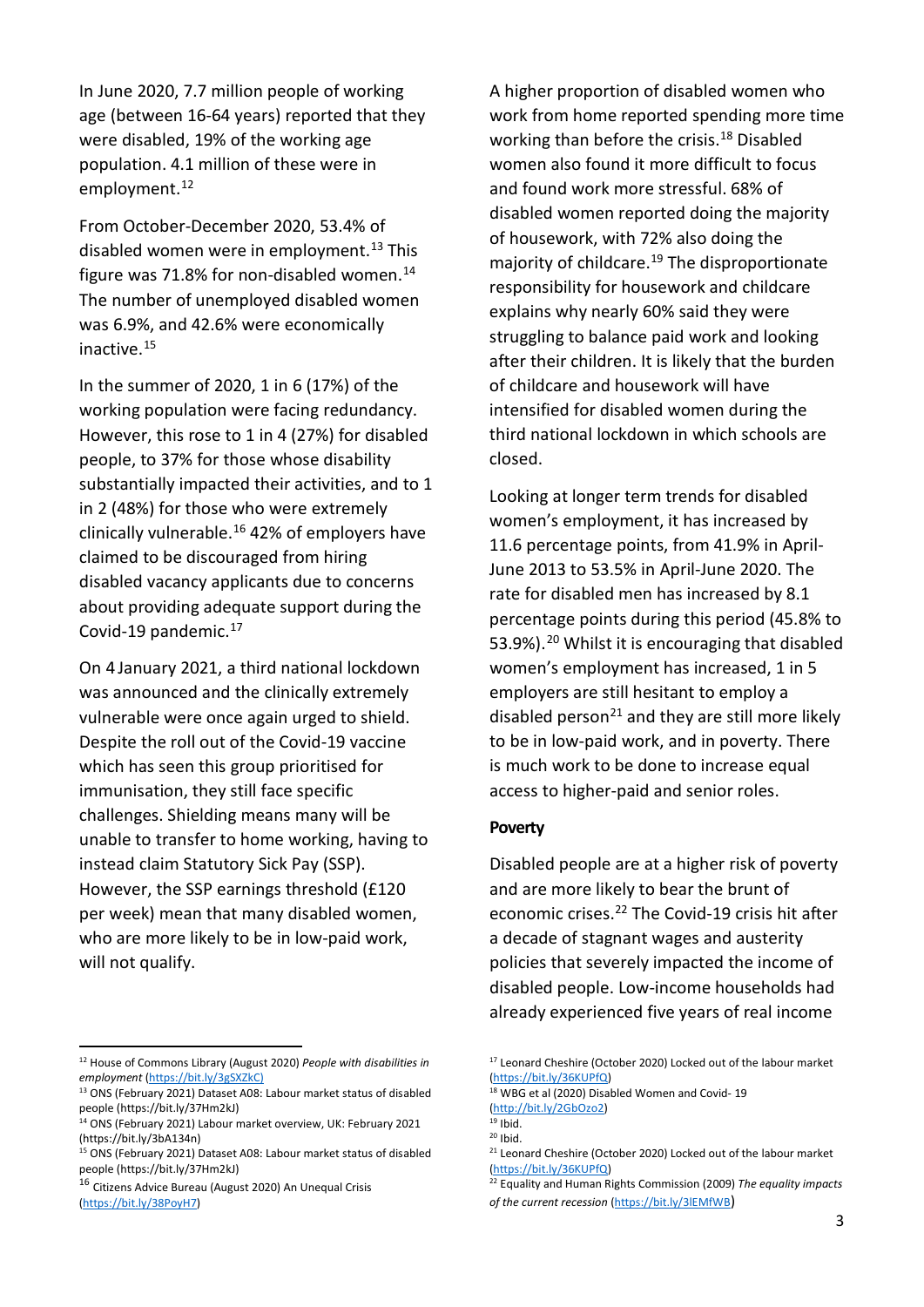stagnation between 2013/14 and 2018/19. The IFS attributes this to falls in income from working age benefits and tax credits.<sup>[23](#page-4-0)</sup>

Workers whose employment is most at risk due to the economic crisis resulting from Covid-19 were most likely to already be in low-paid employment and poverty.<sup>[24](#page-4-1)</sup> The Social Metrics Commission found that 7.2 millionhalf of all people in poverty- live in a household that includes a disabled person. 28% of disabled families are in poverty, compared with 18% of families where no one is disabled.[25](#page-4-2)

Prior to the Covid-19 crisis, many disabled workers were already more likely to go without basics, 34% cutting back on food for themselves (18% for non-disabled), 35% going without heating (17% for non-disabled).<sup>[26](#page-4-3)</sup> Disabled people were already facing on average an extra £583 in costs per month due to their impairment or condition, despite benefits designed to meet such costs.<sup>[27](#page-4-0)</sup>

Polling undertaken early in the crisis found the situation has exacerbated pre-existing inequalities. Disabled women were the group most likely to say they will come out of the Covid-19 pandemic in more debt than before. 34.2% of disabled women (compared with 24.4% of non-disabled women) report their household has already run out of money.<sup>[28](#page-4-1)</sup>

37.7% of disabled mothers have struggled to feed their children since the start of the crisis. There is also a gap between the access to equipment for children undertaking home schooling, with 39.7% of disabled mothers reporting their children did not have access to the required technology, compared with 24.4% of non-disabled mothers.<sup>[29](#page-4-4)</sup> School

closures from January to March 2021 during the third national lockdown once again sees home-schooling reliant on technology and parents' supervision. This is likely to have aggravated disabled women's stress from competing demands on their time seen during the first lockdown.

#### **Changes to disability and incapacity benefits**

The social security safety net for many disabled people has been weakened by spending cuts since 2010.<sup>[30](#page-4-3)</sup>

Employment and Support Allowance (ESA) is a benefit for disabled or ill people who are unable or less able to work. Claimants go through a Work Capability Assessment and those deemed able to work are expected to have regular interviews with an adviser and to look for a job. Personal Independence Payment (PIP) is to support individuals meeting the extra costs caused by disability or long-term ill-health. Although non-conditional (with respect to employment), eligibility is subject to an assessment and usually periodic reviews. For both types of benefits, claimants can appeal if they believe the sanction or decision to withdraw a benefit was erroneous or unfair.

Prior to the Covid-19 pandemic, the Council of Europe concluded that the UK does not conform to the right to social security under the European Social Charter because levels of Statutory Sick Pay, minimum Employment and Support Allowance (ESA) and long-term

 $29$  Ibid.

<span id="page-4-0"></span><sup>23</sup> IFS (June 2020) *Living standards, poverty and inequality in the UK: 2020* [\(https://bit.ly/3gNeXAT\)](https://bit.ly/3gNeXAT)

<span id="page-4-1"></span> $24$  Ibid.

<span id="page-4-2"></span><sup>25</sup> Social Metrics Commission (July 2020) *Measuring poverty 2020* [\(https://bit.ly/34Tvz7D\)](https://bit.ly/34Tvz7D)

<span id="page-4-4"></span><span id="page-4-3"></span><sup>26</sup> TUC (2019) *Disability employment and pay gaps 2019* [\(http://bit.ly/2yscwzA\)](http://bit.ly/2yscwzA)

<sup>27</sup> Scope (May 2020) *The Disability report: Disabled people and the coronavirus crisis* [\(https://bit.ly/34VGdLo\)](https://bit.ly/34VGdLo)

<sup>28</sup> WBG (June 2020) *Disabled women and Covid-19* [\(https://bit.ly/2YVACku\)](https://bit.ly/2YVACku)

<sup>30</sup> See WBG briefing on social security for more: <http://bit.ly/2CTAFnw>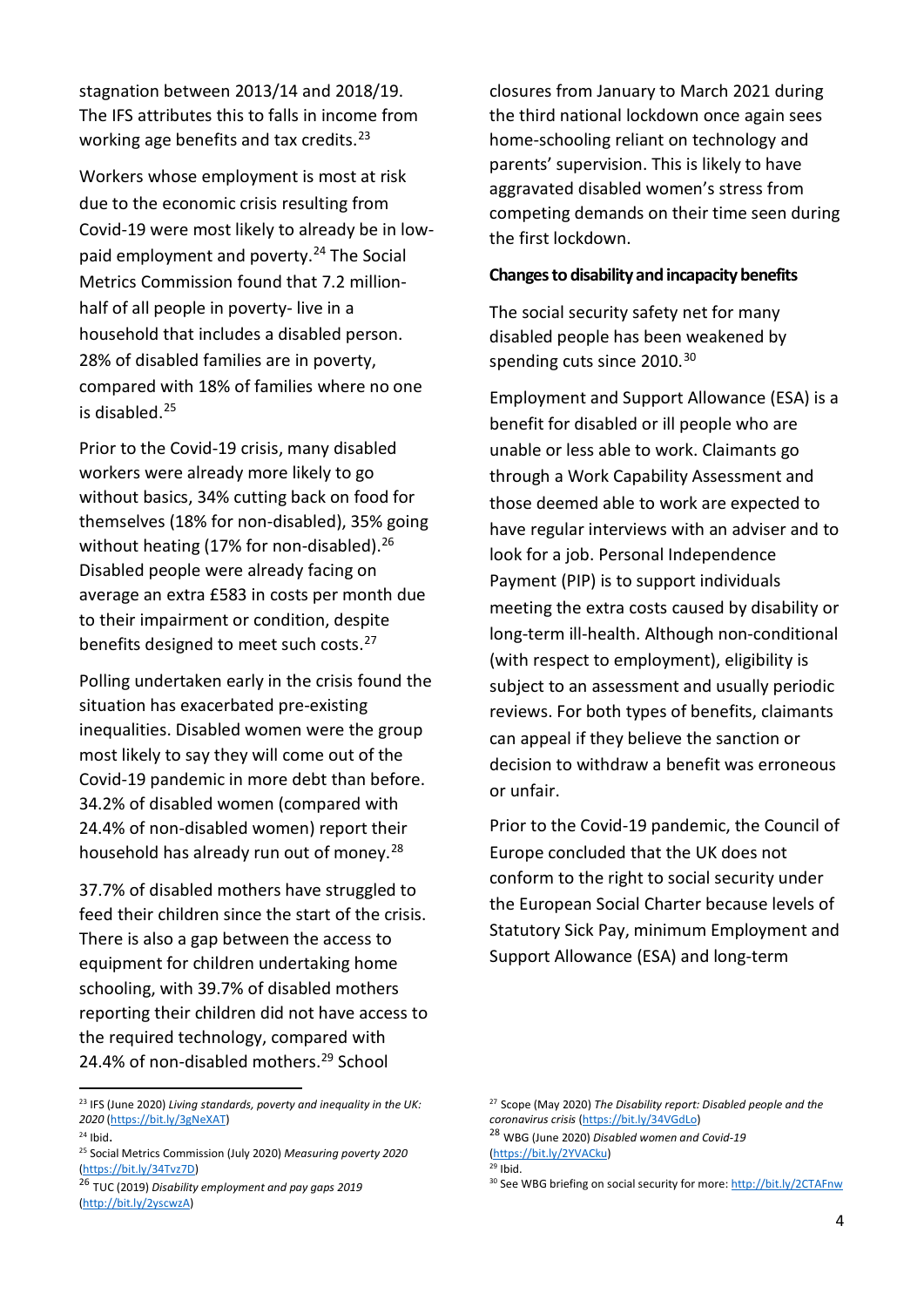incapacity and unemployment entitlements are lower than 40% of the median income. $31$ 

Since the Covid-19 pandemic began, 20% of disabled women had reported losing support from the government. 32% of disabled women also reported they were not sure who to turn to for help during the Covid-19 pandemic.<sup>[32](#page-5-1)</sup>

Many disabled women have not benefited from the uplift in Universal Credit since they are on 'legacy benefits' including ESA which did not receive an increase in March 2020.

A Work and Pensions Committee (WPC) report criticised the Department of Work and Pensions decision not to raise legacy benefits in line with UC. They argue that this has left large numbers of people, particularly disabled people struggling with the costs of essentials such as basic food items. $33$  The Disability Benefits Consortium reported that 95% of disabled people surveyed (from a 224 person sample) had experienced a rise in the cost of food, utilities and managing their health.<sup>[34](#page-5-0)</sup> This is likely to have continued through the current 2021 national lockdown.

The WPC also found that the Covid-19 lockdowns have made it more challenging for many people to undertake health assessments for benefit claims. There was a significant drop in new PIP claimants with only 58% at the start of the Covid-19 pandemic compared to the number made in early 2019. [35](#page-5-1) The reason for this is not yet known, however the WPC is concerned that people are being deterred from making new claims and may be going without vital support as a result.<sup>[36](#page-5-2)</sup>

Organisations such as Scope have called for the scrapping of sanctioning and conditionality for disability benefits, as well as scrapping the 5-week wait for Universal Credit, which pushes many disabled people into financial insecurity. They are also calling for the removal of the waiting days for Statutory Sick Pay (SSP) permanent for all illnesses, and an increase in SSP in line with the National Minimum Wage.

During the crisis, welcome amendments to the Carer's Allowance enabled the continuation of benefit payment if the carer was unable to continue caring due to the carer/person they care for needing to self-isolate. Carers are now also allowed to include hours spent providing emotional support towards the 35-hour threshold of care per week, showing recognition of the important and timeconsuming role of providing emotional support whilst caring. Carers in Scotland are also entitled to an additional Carer's Allowance Supplement of £230.10 from the start of April to end of September 2020.<sup>[37](#page-5-3)</sup> However, Carer's Allowance continues to be the lowest benefit in the UK's social security system, at only £67.25 per week.

#### **Social Care and Covid-19**

On 31 March, under the Coronavirus Act 2020, the Department for Health and Social Care enacted the Social Care Act 'easements' with the intention of streamlining and redirecting resources and care workers to where their application was most needed. This meant that local authorities were able to suspend assessments, care planning and reviews, and limit 'non-essential homecare services' for

<span id="page-5-0"></span><sup>31</sup> European Committee of Social Rights (2018) *36th national report on the implementation of the European Social Charter: Conclusions XXI-2* (2017)

<span id="page-5-1"></span><sup>32</sup> WBG (June 2020) *Disabled women and Covid-19* [\(https://bit.ly/2YVACku\)](https://bit.ly/2YVACku)

<span id="page-5-3"></span><span id="page-5-2"></span><sup>33</sup> Parliament.uk (June 2020) *Raise the rates of legacy benefits to support people hit hardest by coronavirus* [\(https://bit.ly/31LMBCK\)](https://bit.ly/31LMBCK)

<sup>34</sup> Disability Benefits Consortium (June 2020*) 'It would mean not having to skip meals'- the emergency need to* 

*<sup>#</sup>IncreaseDisabilityBenefits* [\(https://bit.ly/3jAeL9T\)](https://bit.ly/3jAeL9T) <sup>35</sup> Gov.uk (July 2020) *Personal Independence Payment: Official Statistics to April 2020* [\(https://bit.ly/32L6TMb\)](https://bit.ly/32L6TMb)

<sup>36</sup> Parliament.uk (June 2020) *Raise the rates of legacy benefits to* 

*support people hit hardest by coronavirus* [\(https://bit.ly/31LMBCK\)](https://bit.ly/31LMBCK) <sup>37</sup> Gov.scot (June 2020) Extra payment for carers to help through coronavirus [\(https://bit.ly/2ZF01ip\)](https://bit.ly/2ZF01ip)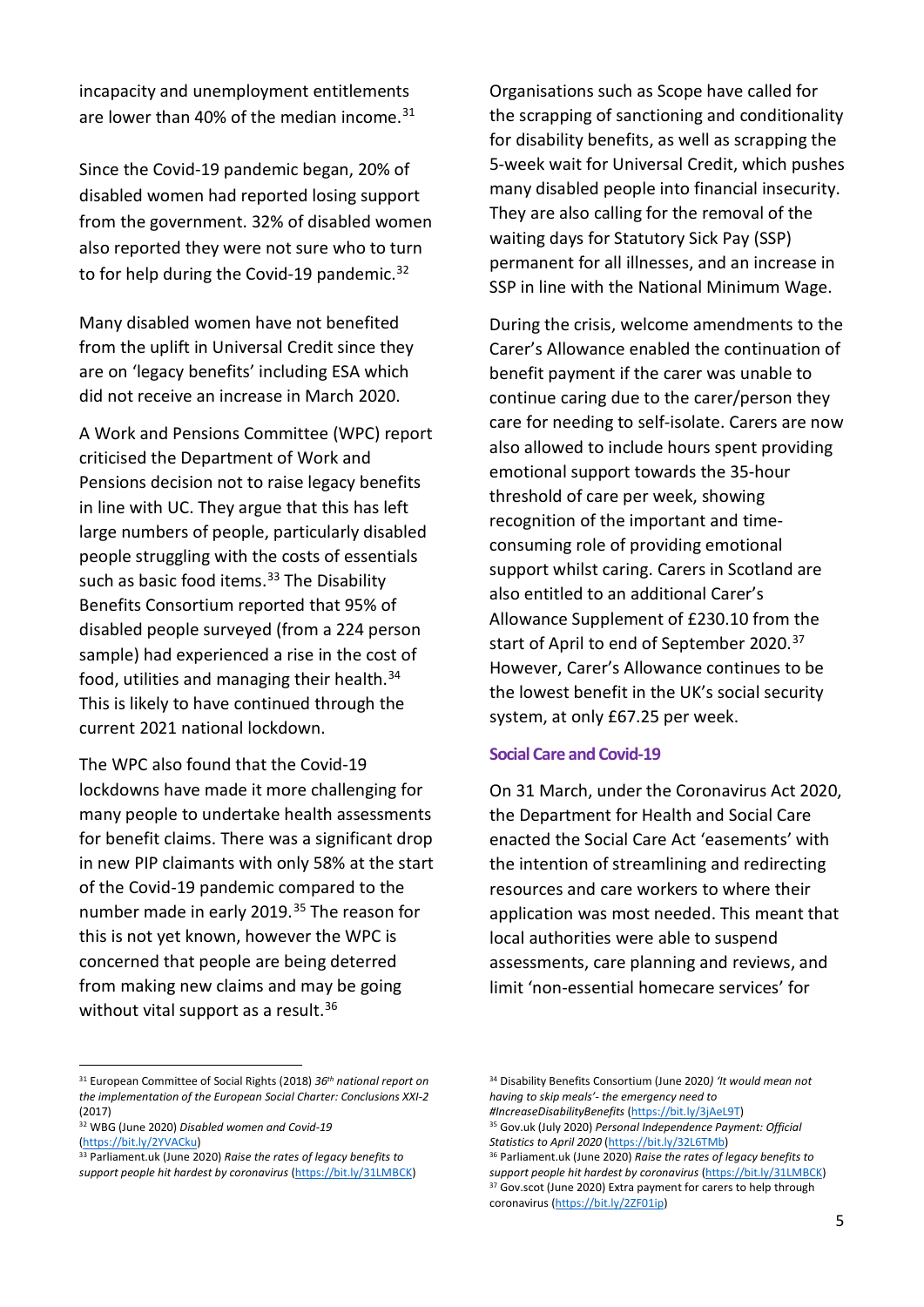those who have support of family and/or friends.

DHSC guidance recommended that the Care Act 2014 should be followed as far as possible. Of 151, only eight English councils (Warwickshire, Birmingham, Solihull, Coventry, Sunderland, Derbyshire, Middlesbrough, Staffordshire) implemented these changes and there are no longer any local authorities exercising the easements.<sup>[38](#page-6-0)</sup> However, it has been shown that all councils saw some of the duties suspended, and others modified due to social distancing requirements. [39](#page-6-1) Whether officially implemented or not, those in need of care have seen significant changes to their regular support and 42.9% of disabled women reported a loss of support from others around them[.40](#page-6-2)

Disabled people have also been disadvantaged further in struggling to obtain Personal Protective Equipment for their carers, putting themselves and their caregivers at increased risk.[41](#page-6-3)

A survey conducted by Inclusion London found that over 60% of disabled respondents have struggled to access food, medicine and other necessities since the start of the crisis, [42](#page-6-4) with ONS confirming that this was a concern for 44.9% of disabled people across the UK.<sup>[43](#page-6-5)</sup> This is particularly the case for those that are not on the 'Extremely Vulnerable' register and have as a result been 'frozen out' from their usual online shopping providers.<sup>[44](#page-6-0)</sup>

During the crisis, local authorities have experienced an easing of Education, Health and Care Plans (EHCP), and assessments have been less timely, which is likely leaving some disabled adults and children without the care and support they need. [45](#page-6-1) There is also evidence that social services departments are failing to prioritise disabled parents for support they need in looking after their children during the multiple and ongoing lockdowns. [46](#page-6-6)

#### **Sanctions and access to justice**

The current modifications to the Care Act 2014 could remain in place until March 2022 (voted on by MPs every six months, with the first renewing vote in September 2020). No local authorities are currently enacting the easements brought in through the Coronavirus Act 2020. However, legal advice charities have warned that despite not officially adopting, or continuing to adopt the easements, local authorities responding to complaints through the Local Government and Social Care Ombudsman (LGSCO) could plead that modifications were necessary to adhere to social distancing. [47](#page-6-7) This uncertainty could present issues for claimants reporting breaches to the LGSCO.

There has been much coverage<sup>[48](#page-6-8)</sup> throughout the crisis on the increase in the number of 'Do not attempt resuscitation' (DNAR) notices assigned to disabled people. Early in the Covid-19 crisis, DNRs were placed in the medical records of disabled patients without their consent- an illegal action, with groups

<span id="page-6-0"></span><sup>&</sup>lt;sup>38</sup> CQC (February 2021) The Care Act and the 'easements' to it (https://bit.ly/37II2vE)

<span id="page-6-6"></span><span id="page-6-1"></span><sup>39</sup> Community Care (July 2020) *Why having no councils formally suspending Care Act duties does not equate to nationwide compliance* [\(https://bit.ly/34U2QzJ\)](https://bit.ly/34U2QzJ)

<sup>40</sup> WBG (June 2020) *Disabled women and Covid-19*

<span id="page-6-7"></span><span id="page-6-2"></span>[<sup>\(</sup>https://bit.ly/2YVACku\)](https://bit.ly/2YVACku)

<span id="page-6-3"></span><sup>41</sup> BBC (July 2020) *Coronavirus: Why disabled people are calling for a Covid-19 inquiry* [\(https://bbc.in/3bg785H\)](https://bbc.in/3bg785H)

<span id="page-6-8"></span><span id="page-6-4"></span><sup>42</sup> Inclusion London (June 2020) *Abandoned, forgotten and ignored* [\(https://bit.ly/3jC1spG\)](https://bit.ly/3jC1spG)

<span id="page-6-5"></span><sup>43</sup> ONS (June 2020) *Coronavirus and the social impacts on disabled people in Great Britain: May 2020* [\(https://bit.ly/3jzOicz\)](https://bit.ly/3jzOicz)

<sup>44</sup> Scope (May 2020) *The Disability report: Disabled people and the coronavirus crisis* [\(https://bit.ly/34VGdLo\)](https://bit.ly/34VGdLo) <sup>45</sup> Ibid.

<sup>46</sup> Sisters of Frida (April 2020) *The Impact of Covid-19 on disabled women from Sisters of Frida* [\(https://bit.ly/2YUWvAe\)](https://bit.ly/2YUWvAe)

<sup>47</sup> Community Care (July 2020) *Why having no councils formally suspending Care Act duties does not equate to nationwide compliance* [\(https://bit.ly/34U2QzJ\)](https://bit.ly/34U2QzJ)

<sup>48</sup> Turning Point (June 2020) DNACPR: Campaign Targets Unlawful 'Do Not Resuscitate' orders issued during Covid-19 crisis [\(https://bit.ly/3kjYdDt\)](https://bit.ly/3kjYdDt)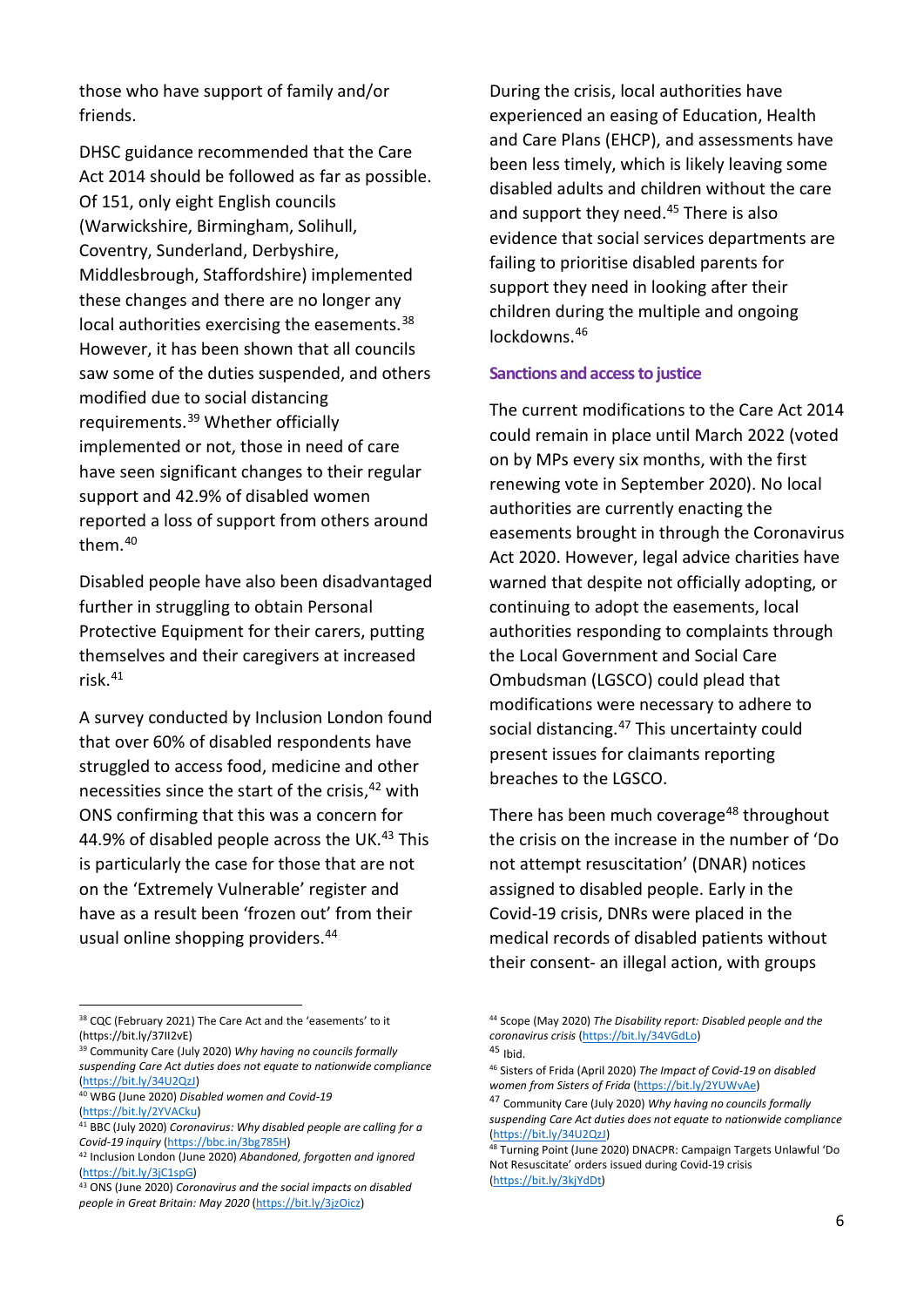such as Turning Point recognising 22 cases of orders requiring immediate challenge and Learning Disability England noting 20% of its organisations recording incidents of this.[49](#page-7-0) Whilst the government condemned these actions, it did not publish national guidelines addressing this issue. Many in the disability rights sector remain deeply concerned that the lives of disabled people are being devalued in the face of scarce medical resources. [50](#page-7-1)

#### **Violence against disabled women**

Due to their higher vulnerability, disabled people and disabled women in particular experience domestic abuse at double the rate of non-disabled people. During their lifetime, one in two disabled women will experience domestic violence in the UK, compared with one in four for non-disabled women.

One in 6 (17.5%) disabled women in the UK experienced domestic violence in the year end to March 2020, compared to 1 in 15 (6.7%) non-disabled women.<sup>51</sup> Disabled women face higher levels of violence than disabled men, and more severe abuse.<sup>52</sup> This high prevalence of violence experienced by disabled women is compounded by the increased difficulty of leaving an abusive relationship; sometimes the abuser is also the caregiver. The type of violence suffered is often related to their condition, including the withholding of medicine and food, or non-provision of help for other personal needs.<sup>[53](#page-7-4)</sup>

Disabled women may be particularly at risk of financial abuse – in the form of financial

coercion at the hands of family and intimate partners – both because of their disability and because of the disability benefits they receive.[54](#page-7-5) Relatives and partners often control access to benefits that women are entitled to because of their disability, increasing their isolation. This control not only leads to financial abuse against disabled women but may also make it harder for them to leave abusive relationships because of both safety concerns and lack of financial resources.<sup>[55](#page-7-0)</sup> Additionally, care packages are not portable so disabled women might be trapped in not being able to move because the care package is tied to the borough where they live. Availability of accessible accommodation is also crucial in disabled women's decision to leave an abusive relationship.[56](#page-7-1)

During the Covid-19 pandemic, there has been a sharp increase in cases of domestic abuse<sup>[57](#page-7-6)</sup> as well as financial abuse.<sup>[58](#page-7-7)</sup> Sisters of Frida found that the current Covid-19 crisis has forced disabled women to increase dependence on others, placing them at greater risk of domestic abuse.<sup>[59](#page-7-8)</sup> Women with learning difficulties who have experienced domestic and sexual violence have lost one-toone support from advocates. Deaf women have also experienced difficulty communicating as support has moved mostly over the phone or online. 15% of disabled

<span id="page-7-0"></span> $49$  Ibid.

<span id="page-7-1"></span><sup>50</sup> Forbes (June 2020) Doctors issuing unlawful 'Do Not Resuscitate' orders for disabled Covid patients 'outrageous'

<span id="page-7-6"></span>[<sup>\(</sup>https://bit.ly/2EVFC1j\)](https://bit.ly/2EVFC1j)

<span id="page-7-2"></span><sup>51</sup> ONS (2019) Disability and crime, UK: 2019 [\(https://bit.ly/3fd80de\)](https://bit.ly/3fd80de) <sup>52</sup> Public Health England (2015) *Disability and domestic abuse: Risk,* 

<span id="page-7-7"></span><span id="page-7-3"></span>*impacts and response* [\(http://bit.ly/2ILlYSc\)](http://bit.ly/2ILlYSc)

<span id="page-7-8"></span><span id="page-7-5"></span><span id="page-7-4"></span><sup>53</sup> Women Enabled International and Sisters of Frida (op. cit.) <sup>54</sup> Women's Aid and TUC (2014) *Unequal, Trapped & Controlled: Women's experience of financial abuse and potential implications for Universal Credit* [\(http://bit.ly/2zaUdgz\)](http://bit.ly/2zaUdgz) 

<sup>55</sup> Women Enabled International and Sisters of Frida (op. cit.) <sup>56</sup> EHRC (2018) *Housing and disabled people: what should local* 

<sup>&</sup>lt;sup>57</sup> ONS (November 2020) Domestic abuse during the coronavirus (COVID-19) pandemic, England and Wales: November 2020 (https://bit.ly/37InIuo)

<sup>58</sup> Refuge (September 2020) Know economic abuse: 2020 Report (https://bit.ly/38FK1BL)

<sup>59</sup> Sisters of Frida (April 2020) *The Impact of Covid-19 on disabled women from Sisters of Frida* [\(https://bit.ly/2YUWvAe\)](https://bit.ly/2YUWvAe)